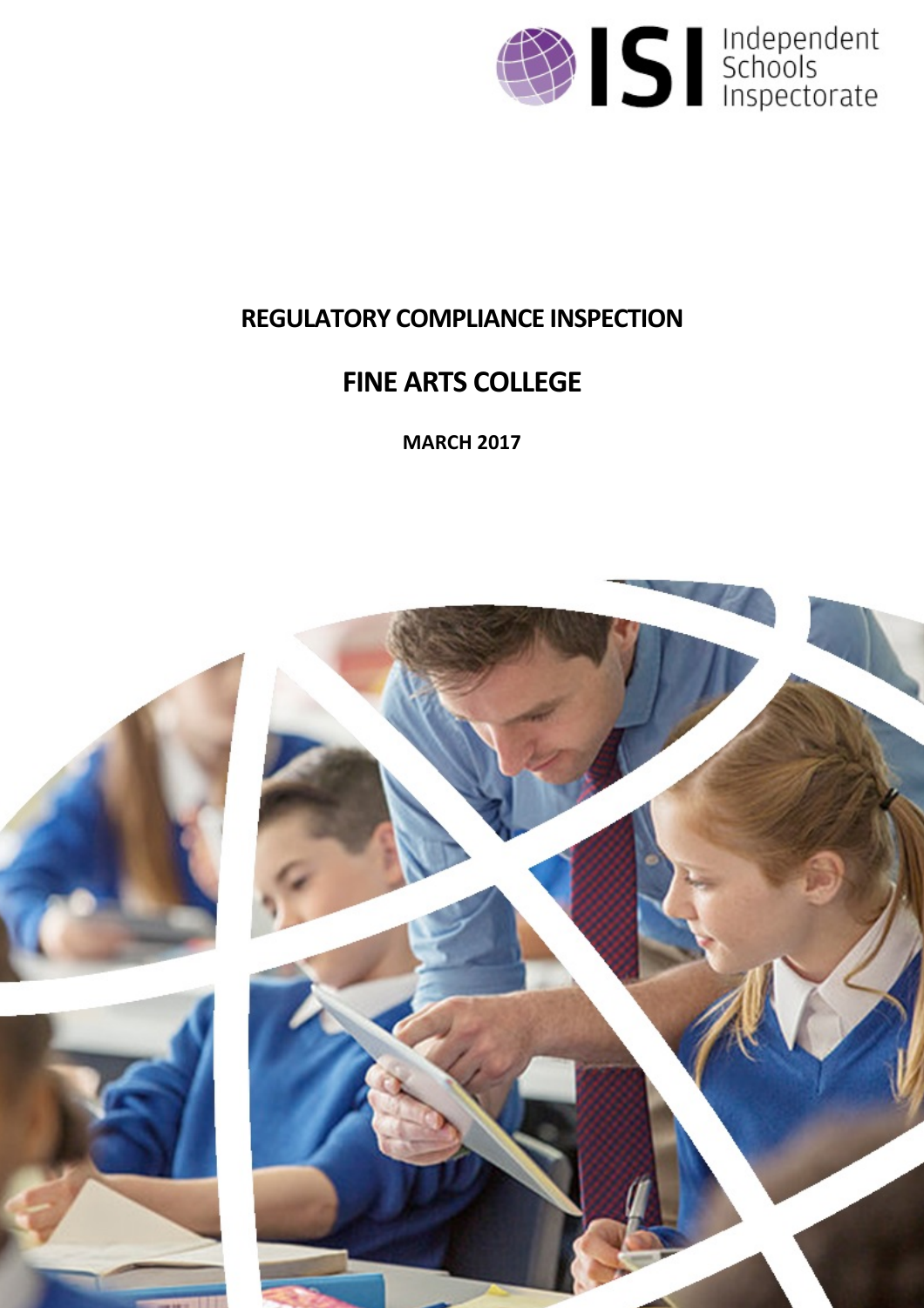| <b>School</b>                            | Fine Arts College                                                                                                                         |                 |                                          |                                                                                                                                                                                                                                                                  |  |
|------------------------------------------|-------------------------------------------------------------------------------------------------------------------------------------------|-----------------|------------------------------------------|------------------------------------------------------------------------------------------------------------------------------------------------------------------------------------------------------------------------------------------------------------------|--|
| <b>DfE Number</b>                        | 202/6387                                                                                                                                  |                 |                                          |                                                                                                                                                                                                                                                                  |  |
| <b>Address</b>                           | <b>Centre Studios</b><br>41-43 England's Lane<br>London<br><b>NW3 4YD</b>                                                                 |                 |                                          |                                                                                                                                                                                                                                                                  |  |
| <b>Telephone number</b>                  | 020 7586 0312                                                                                                                             |                 |                                          |                                                                                                                                                                                                                                                                  |  |
| <b>Email address</b>                     | mail@hampsteadfinearts.com                                                                                                                |                 |                                          |                                                                                                                                                                                                                                                                  |  |
| Principal                                |                                                                                                                                           | Ms Candida Cave |                                          |                                                                                                                                                                                                                                                                  |  |
| Proprietor                               |                                                                                                                                           | Mr Aatif Hassan |                                          |                                                                                                                                                                                                                                                                  |  |
| Age range                                | 14 to 19                                                                                                                                  |                 |                                          |                                                                                                                                                                                                                                                                  |  |
| Number of pupils on roll                 | 200                                                                                                                                       |                 |                                          |                                                                                                                                                                                                                                                                  |  |
|                                          | <b>Boys</b>                                                                                                                               | 70              | Girls                                    | 130                                                                                                                                                                                                                                                              |  |
|                                          | <b>GCSE</b>                                                                                                                               | 36              | <b>Sixth Form</b>                        | 164                                                                                                                                                                                                                                                              |  |
| Pupils' ability                          | Standardised test data provided by the school<br>indicate that the ability of the pupils is broadly in<br>line with the national average. |                 |                                          |                                                                                                                                                                                                                                                                  |  |
|                                          |                                                                                                                                           |                 |                                          |                                                                                                                                                                                                                                                                  |  |
| Pupils' needs                            |                                                                                                                                           |                 | English as an additional language (EAL). | The number of pupils requiring support for special<br>educational needs and/or disabilities (SEND) is<br>seventy-nine. One has an education, health and<br>care (EHC) plan. They require support with dyslexia<br>and attention deficit disorder. No pupils have |  |
| History of the school                    |                                                                                                                                           |                 |                                          | Fine Arts College was established in 1978 as a school<br>affording equal importance to the creative as well<br>as academic arts subjects. It occupies two sites in<br>Hampstead, one of which is a former Victorian dairy.                                       |  |
| <b>Ownership and governing structure</b> | proprietor.                                                                                                                               |                 |                                          | The school is a part of the Dukes Education group<br>and has a board of advisors chaired by the                                                                                                                                                                  |  |

## **School's details**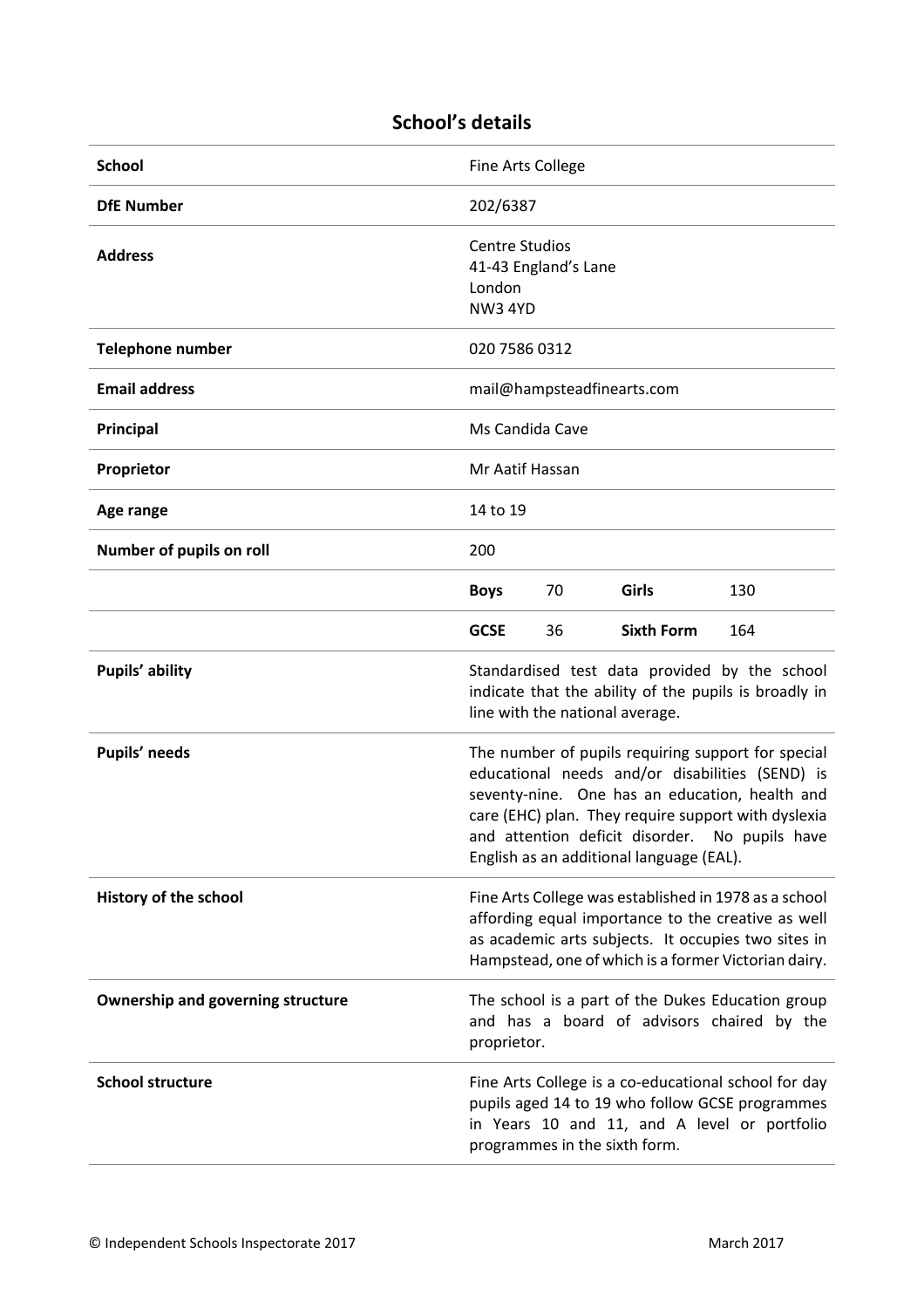**Inspection dates** 22 to 23 March 2017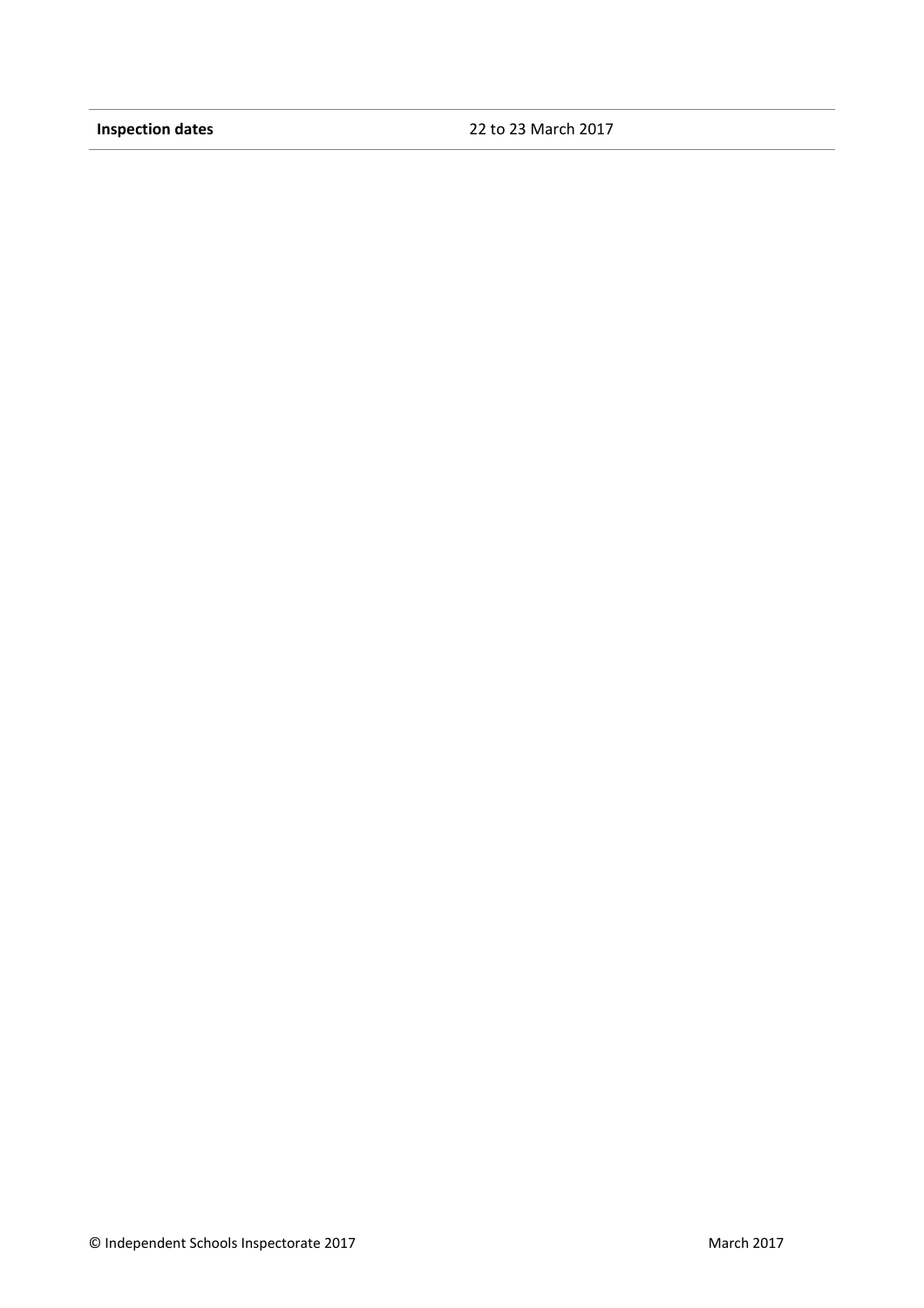#### **PREFACE**

The registration authority for independent schools is the Department for Education (DfE), which directs inspection according to a specified frequency or at any time where the DfE has particular concerns about a school. The Independent Schools Inspectorate (ISI) is the body approved by the Secretary of State for the purpose of inspecting schools which are, or whose heads are, in membership of the associations which form the Independent Schools Council (ISC) and reporting on the extent to which they meet the Independent School Standards ("the standards") in the Schedule to the Education (Independent School Standards) Regulations 2014. Accordingly, inspection records whether the school meets each of these standards, which are arranged in eight Parts, each of which is divided into separate paragraphs. The inspection of schools that have early years settings not requiring registration similarly records whether the school complies with key provisions of the Early Years Foundation Stage statutory framework, and for registered settings the full range of the Early Years Foundation Stage provisions is considered. Additionally, the inspection reports on the school's accessibility plan under Schedule 10 of the Equality Act 2010 and the ban on corporal punishment under section 548 of the Education Act 1996. It comments on the progress made by the school in meeting the compliance action points set out in the school's most recent statutory inspection.

All association independent schools will have an inspection within three years from April 2016, in accordance with the Framework. The inspection may be of COMPLIANCE ONLY or of EDUCATIONAL QUALITY AND COMPLIANCE depending on a number of factors, including findings from their most recent inspection. Schools judged not to meet the standards following their inspection may also be subject to a progress monitoring visit before their next routine inspection. The progress monitoring visit will judge whether the school has taken the necessary action to meet any un-met standards and any qualitative concerns identified at their previous inspection.

**This is a COMPLIANCE ONLY inspection and as such reports only on the school's compliance with the standards.** The standards represent minimum requirements and judgements are given either as **met** or as **not met**. All schools are required to meet all the standards applicable to them. Where the minimum requirements are not met, this is clearly indicated in the relevant section of the report and the school is required to take the actions specified

The inspection does not include matters that are outside of the regulatory framework described above, such as:

- (i) the school's aims;
- (ii) an exhaustive health and safety audit;
- (iii) compliance with data protection requirements;
- (iv) an in-depth examination of the structural condition of the school, its services or other physical features;
- (v) contractual arrangements with parents;
- (vi) an investigation of the financial viability of the school or its accounting procedures.

Where necessary, National Curriculum nomenclature is used to refer to year groups. Links to the full regulations and requirements can be found here: The [Independent](http://www.legislation.gov.uk/uksi/2014/3283/contents/made) School Standards Regulations, Early [Years](https://www.gov.uk/government/publications/early-years-foundation-stage-framework--2) [Foundation](https://www.gov.uk/government/publications/early-years-foundation-stage-framework--2) Stage Statutory Framework.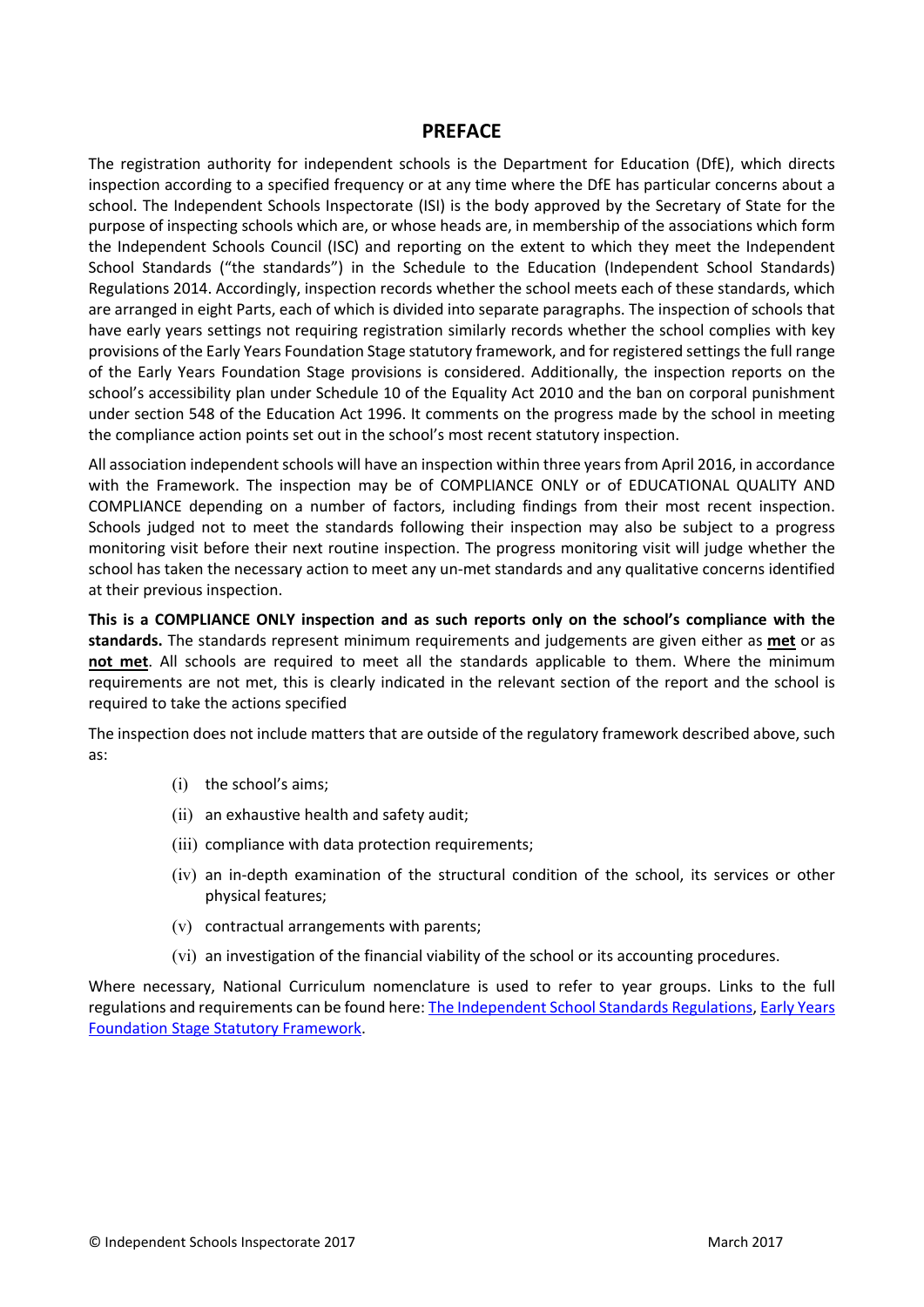## **SUMMARY EVALUATION**

**The school meets the standards in the schedule to the Education (Independent School Standards) Regulations 2014, and associated requirements, and no further action is required as a result of this inspection.**

## **PART 1**

#### **Quality of education provided**

At GCSE in the years 2012 to 2015, performance has been above the national average for maintained schools.

In the sixth form, A-level results in the years 2012 to 2015 have been above the national average for sixth formers in maintained schools.

The curriculum is documented, supported by appropriate plans and schemes of work for the pupils and covers the required breadth of material. The teaching enables pupils to make good progress, encompasses effective behaviour management and is supported by suitable resources. A suitable framework for the assessment of pupils' performance is in place.

**The standards relating to the quality of education [paragraphs 1–4] are met.**

#### **PART 2**

#### **Spiritual, moral, social and cultural development of pupils**

Principles and values are actively promoted which facilitate the personal development of pupils as responsible, tolerant, law-abiding citizens.

**The standard relating to spiritual, moral, social and cultural development [paragraph 5] is met.**

#### **PART 3**

#### **Welfare, health and safety of pupils**

Arrangements are made to safeguard and promote the welfare of pupils by means that pay due regard to current statutory guidance; good behaviour is promoted; bullying is prevented so far as reasonably practicable; health and safety requirements are met, including those relating to fire safety; provision is made for first aid. Pupils are properly supervised; admission and attendance registers are maintained, as required, and there is a strategic approach to risk assessment. A disability access plan is in place.

**The standards relating to welfare, health and safety [paragraphs 6–16], the requirement of Schedule 10 of** the Equality Act 2010, and the ban on corporal punishment under section 548 of the Education Act 1996 **are met.**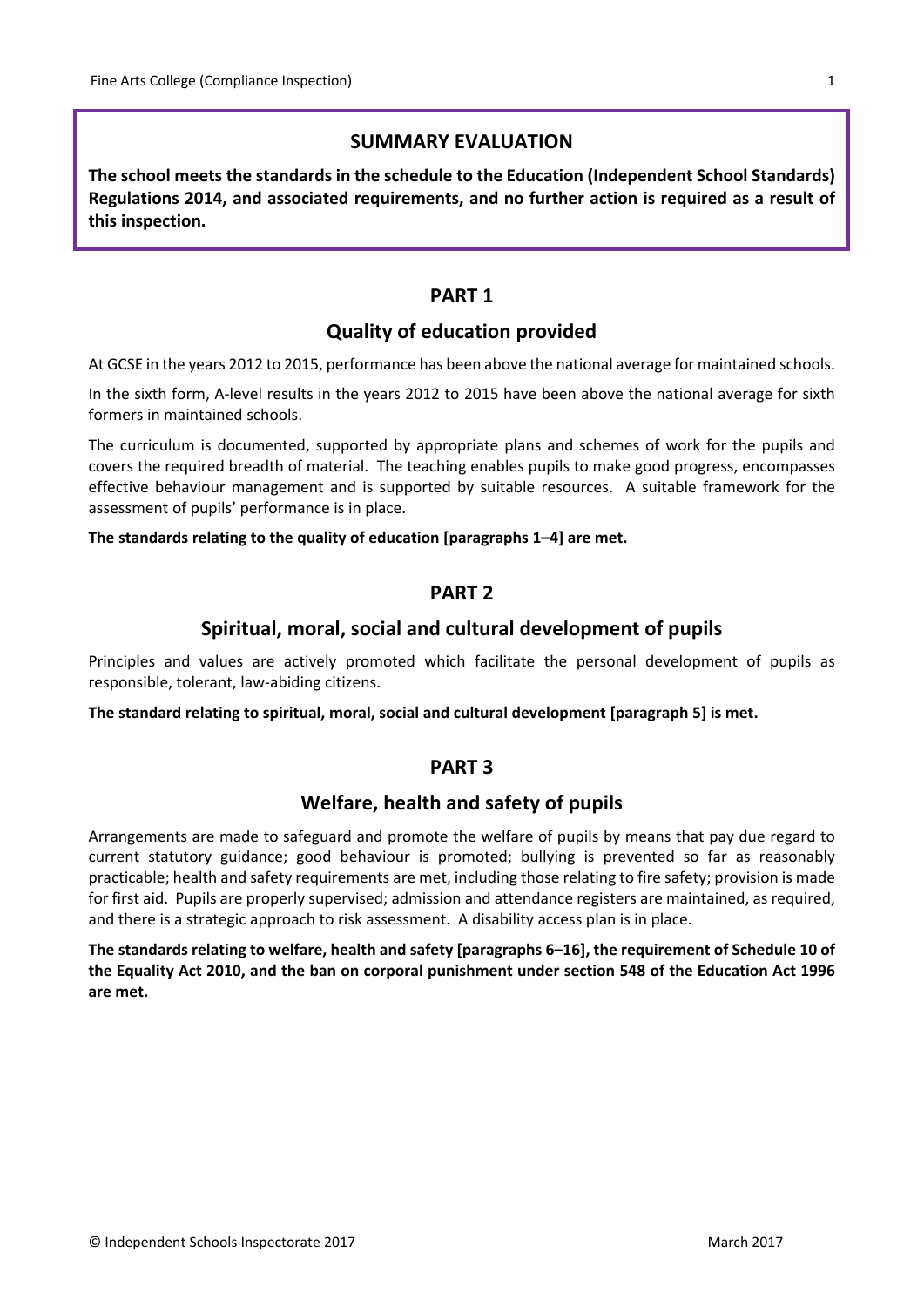#### **PART 4**

## **Suitability of staff, supply staff, and proprietors**

The school makes appropriate checks to ensure the suitability of staff, supply staff, and proprietors and a register is kept as required.

The standards relating to the suitability of those in contact with pupils at the school [paragraphs 17-21] **are met.**

#### **PART 5**

## **Premises of and accommodation at schools**

Suitable toilet, changing and showering facilities for pupils and appropriate accommodation for their medical and therapy needs are provided. The premises are maintained to a standard commensurate with health and safety; acoustics and lighting are appropriate; water provision is adequate. Suitable outdoor space is provided for physical education and outdoor play.

**The standards relating to the premises and accommodation [paragraphs 22–31] are met.**

#### **PART 6**

## **Provision of information**

A range of information is variously published, provided or made available to parents, inspectors and the Department for Education. These include details about the proprietor, the ethos of the school and the curriculum, and of the school's arrangements for admission, behaviour and exclusions, bullying, health and safety, first aid, details of the complaints procedure, and the number of complaints registered under the formal procedure during the preceding school year, and the provision for those with education, health and care plans or English as an additional language. They also include particulars of the school's academic performance during the preceding school year, and its results in public examinations, inspection reports and (for parents only) a report at least annually of their own child's progress. The safeguarding policy is posted on the school's website.

**The standard relating to the provision of information [paragraph 32] is met.**

#### **PART 7**

#### **Manner in which complaints are handled**

Parental complaints, if any, are handled effectively through a three-stage process, (informal, formal and a hearing before a panel of three, one of whom is independent of the school). Each stage has clear time scales, and at the third stage the panel can make findings and recommendations which are communicated to the complainant. Records are kept appropriately, including of any action taken, whether or not a complaint is successful.

#### **The standard relating to the handling of complaints [paragraph 33] is met.**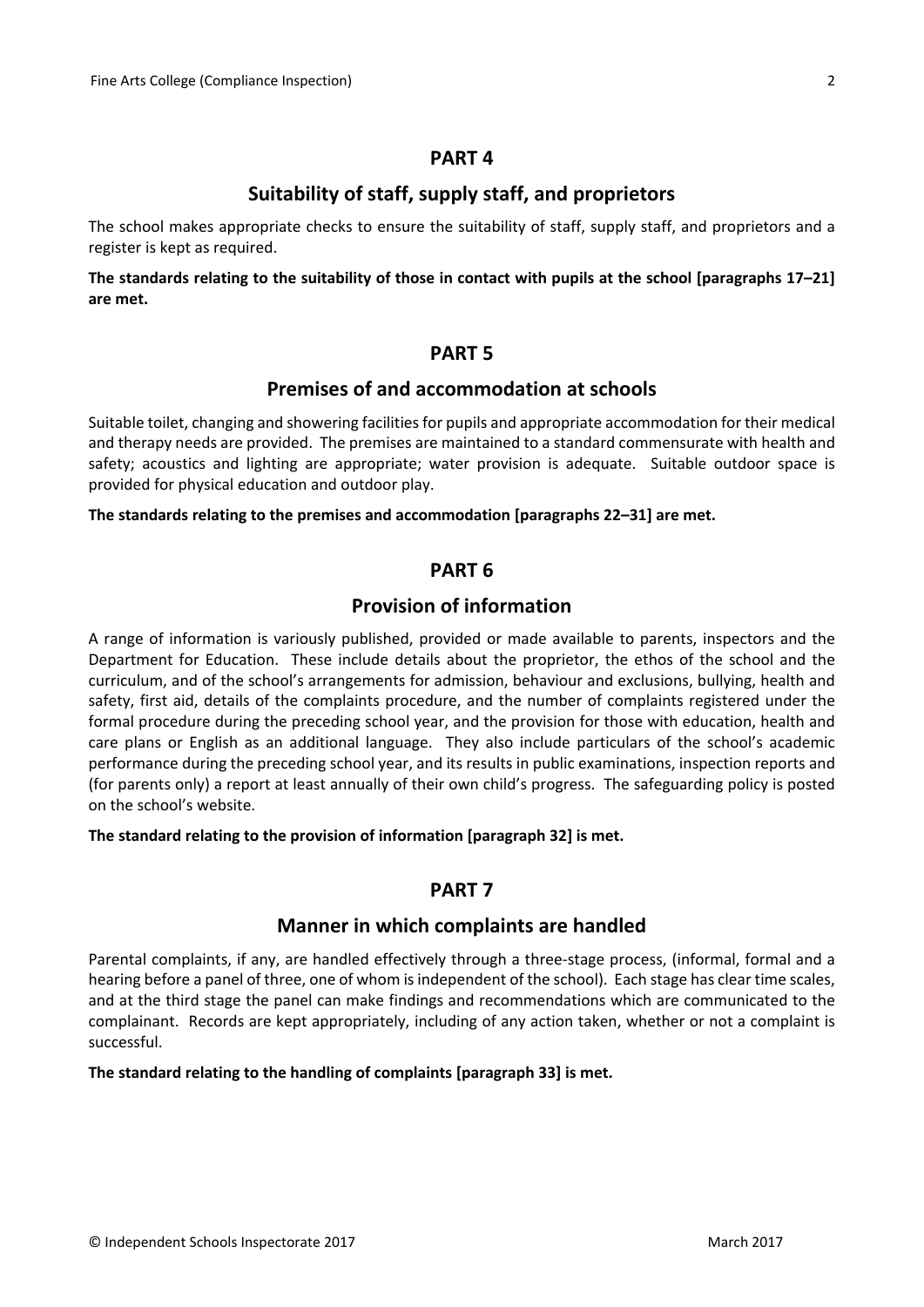#### **PART 8**

## **Quality of leadership in and management of schools**

The proprietor ensures that the leadership and management demonstrate good skills and knowledge, and fulfil their responsibilities effectively, so that the other standards are consistently met and they actively promote the well-being of the pupils.

**The standard relating to leadership and management of the school [paragraph 34] is met.**